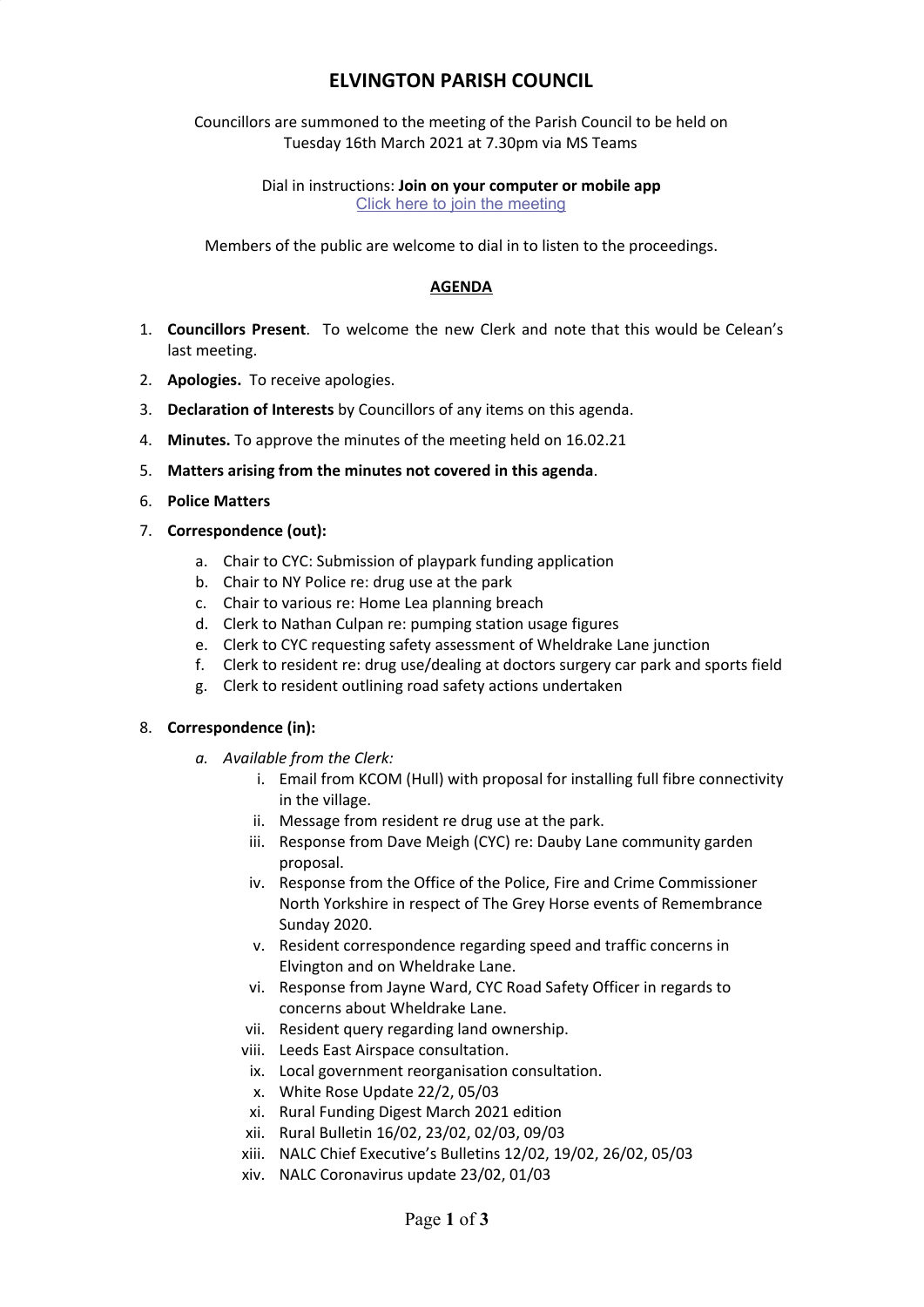- xv. NALC Online events update 09/02, 10/02, 16/02, 17/02, 22/02, 24/02, 02/03
- xvi. CYC Stakeholder briefing 15/02, 18/02
- xvii. CYC Covid 19 update 08/02, 10/02, 22/02, 24/02, 01/03, 03/03, 08/03
- xviii. CVS Voluntary Voice February edition
- xix. YLCA Branch meeting survey 11/02
- xx. YLCA Training bulletin 26/02

# 9. **Financial.**

- a. Receipts. To note: None
- b. Payments. To approve:
	- i. Reimbursement to Clerk for dog poo bag dispenser refill.
- c. Other Matters:
	- i. To approve the Operating Statement, including Cllr check on Bank Statement.

# 10. **Planning Applications.**

- a. New Applications:
	- i. 21/00315/FUL Grange House Main Street Elvington York YO41 4AG. 1no. rooflight to north elevation and 2no. rooflights to south elevation [Note: consultation response
	- ii. 21/00328/FUL. 22 Riverside Gardens Elvington York YO41 4DT. Dormer to rear and raising of ridge height.
	- iii. 21/00233/LBC. Belvoir House The Green Elvington York YO41 4AF. External works to rear to replace gravel parking with resin bound surface.
	- iv. 21/00407/FUL. Laveracks Industrial Estate Elvington Lane To Dismantled Railway Elvington York. Erection of industrial unit.

# b. Approvals:

- i. 21/00274/TCA. The Bridge House Main Street Elvington York YO41 4AA. Fell Ash tree in a Conservation Area.
- ii. 20/02447/FUL. 32 Elvington Park Elvington York YO41 4DW. Conversion of garage to living accommodation, two storey rear extension with associated raising of roof to side, hip to gable roof extension to rear.
- c. Refusals:
- d. Applications Withdrawn:

#### 11. **Risk register**

# 12. **Highways, paths and verges**.

- a. Wheldrake Lane junction safety review
- b. Wildflower planting of verges
- c. Beckside crossing
- d. Community garden

# 13. **Legacy project.**

- 14. **Village events.**
	- a. Village fete and open gardens
	- b. Annual Village meeting